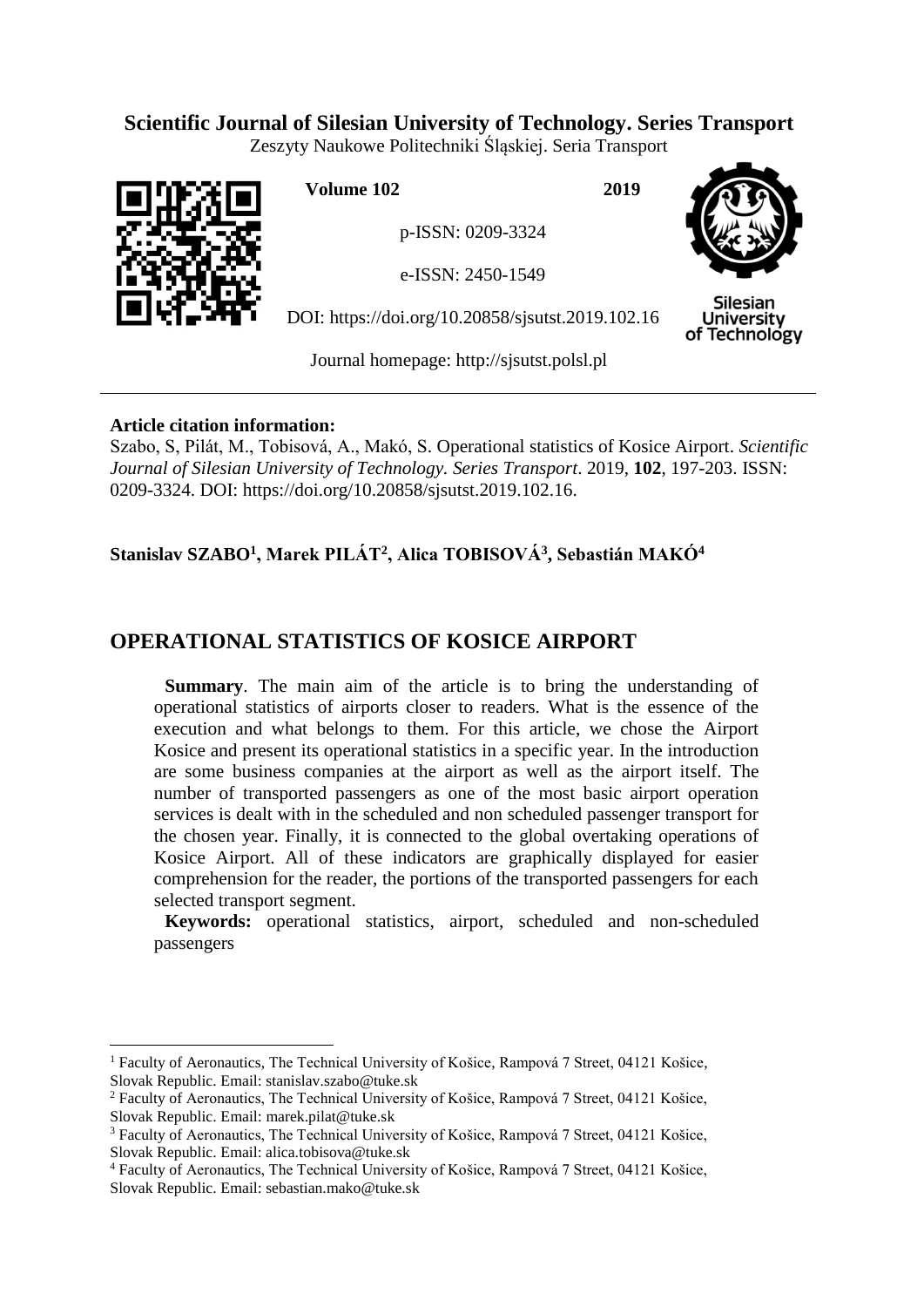#### **1. INTRODUCTION**

Monitoring the operational statistics is based on the overall productivity and performance of the airport. The main aim is to increase performance and revenue and reduce company costs.

The number of transported passengers, the number of take-offs and landings and the land movements of the aircraft all determine the operating performance of the airports. The number of these indicators is reflected in the total revenue which translates into the company's profit. These indicators are monitored for airline passengers departing from the airport and transfer passengers. A more specific indicator may be used for passengers on scheduled flights, charter flights or classic and low-cost airlines. Several authors have dealt with this subject and have pointed out that it is an issue in the performance evaluation of international airports in the region of East Asia by Chang et. al. In this research, the hierarchical structure of evaluating airport performance evaluation problem will be constructed based on four aspects: supply, airline demand, passenger demand and management side [12]. In the commercial performance of global airports, Fuerst et al. stated that the revenues from non-aeronautical business have received increasing attention from airports seeking to enhance their profitability [13]. Malavolti talked about State Aids granted by regional airports: a two-sided market analysis and there is a lot of cases had risen in the past decade about agreements between regional airports and low-cost carriers [14]. Dynamically interdependent business model for airline airport coexistence by Minato et. al. observed that the load factor guaranteed a dynamically interdependent business model for airline-airport coexistence where an airline and an airport agree on the load factor of a flight, after which either party compensates for any discrepancies between the actual and the agreedupon load factor [15]. Kratudnak et. al. in the paper "Analysis of key factors for airport service quality: A case study of three regional airports in Thailand" commented that airports open their doors to visitors and investors from around the world crucially boosting the economy, trade, investment, and tourism of countries throughout the world [16].

#### **2. SPECIFIC INFORMATION ABOUT AIRPORT AND AIRLINE COMPANIES**

Kosice Airport history was basically a military airport until 1910. Today, it is an international airport with a market share of 66% for Vienna airport and 34% for the Department of Transportation SR. Airport capacity is differentiated for 800,000 passengers per year. Passengers can get to over 500 destinations around the world with one transfer from Vienna, Warsaw, Prague and Istanbul. [1] [2]

Wizz Air is a low-cost carrier Hungarian company founded in 2003. The first aircraft took off from Katowice in 2004 and currently, it has 600 lines with 25 bases. As of August 2018, the company transported 3,476,091 passengers around the world. [3] [4]

Czech Airlines have its main base in Prague founded in 1923 offering a classic transport product. Travel Service is current a major shareholder (97.735%) with the rest of the share owned by Česká poisťovňa (2.265%). The latest passenger data is 2,900,590 from 2017. [5]

Austrian Airlines is a part of the Lufthansa Group covering approximately 130 destinations in Central and Eastern Europe. The company's history dates back to 1918, however, the company was officially founded in 1957 and took off for the first time in 1958. The company has 83 aircraft with a base at Schwechat Airport in Vienna. The best year for Austrian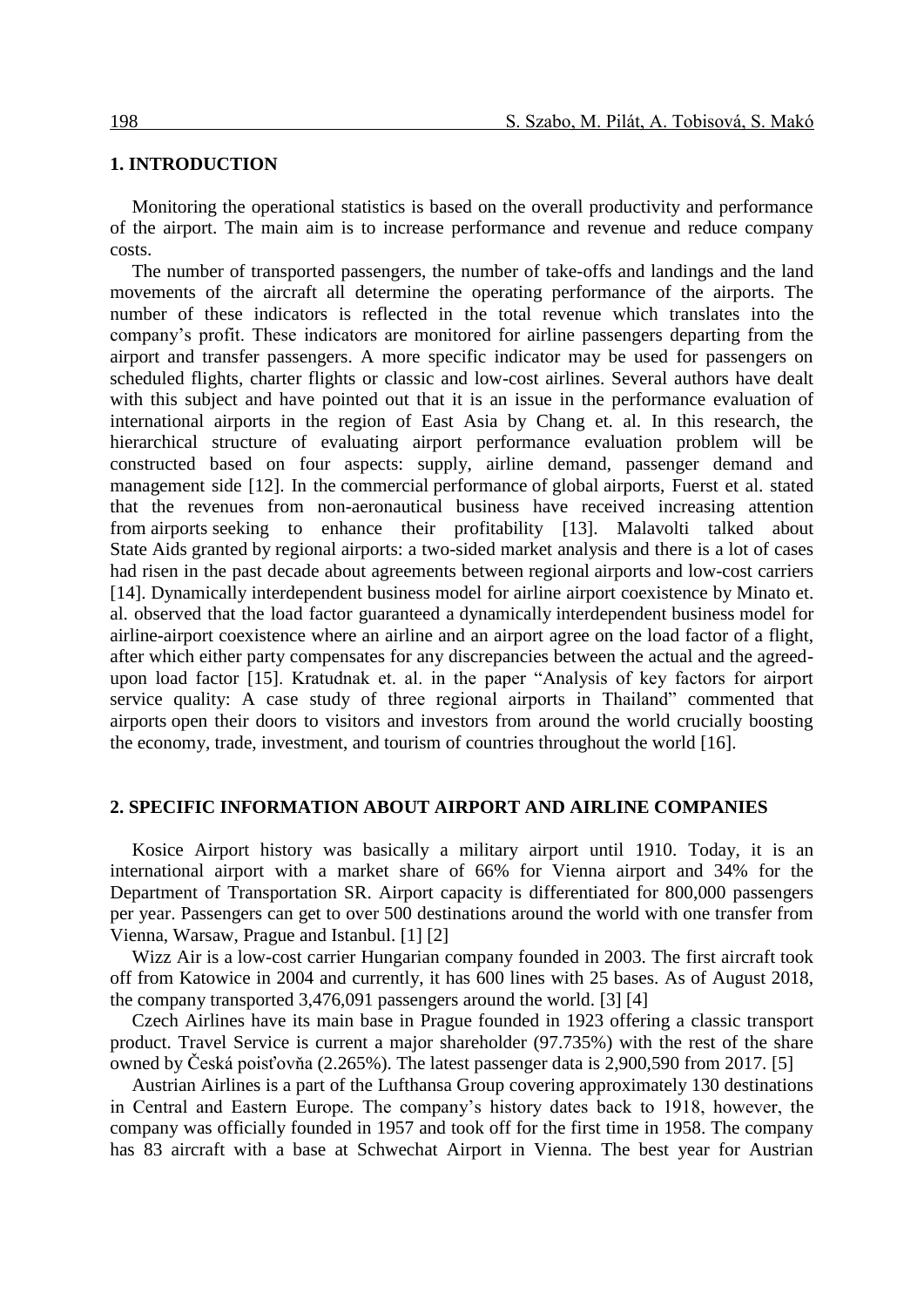Airlines was 2017 when 12.9 million passengers travelled around the world using the airline. [6] [7]

LOT Polish Airlines classic airline established in 1929, currently operates 73 aircraft. The main hub is Warsaw Chopin Airport and the approximate number of transported passengers per year is 7 million. [8] [9]

Turkish Airlines founded in 1933 with a vision to operate more than 500 aircraft for passenger and cargo transportation by 2023. The company has 78 aircraft available and operates over 304 destinations in 122 countries. As of April 2018, the company has transported 23 million passengers. A point of interest to note in 2017 is Turkish Airlines which transported 68,616,740 passengers all over the world. [10]

Travel Service is the largest Czech airline operating under the SmartWings trademark scheduled charter and business flights. The company also collaborates on aircraft leasing with companies such as Air Explore (AXE) and Go2Sky. The foundation of the company was established in 1997 and it has transported more than 7 million passengers in 2017. [11]

#### **3. OPERATIONAL STATISTICS FOR THE YEAR 2017**

The chosen year of 2017 for this article recorded 436,696 passengers transported by Kosice airport, an increase of 6.39% over the previous year. The largest increase in passengers was recorded in the scheduled transportation segment with an increase of up to 18.85 %. This year recorded 9,367 aircraft movements (+ 11.17%) the most pronounced decline in percentage terms belongs to cargo transport at 65.06%. [2]

#### **3.1 Scheduled passenger transport**

Scheduled passenger transport was operated by five airlines to destinations with scheduled departure time. These destinations include; Bratislava, Prague, Vienna, London, Istanbul and Warsaw. Figure 1 is the percentage impression of each airline's share of scheduled transportation for the selected year. The largest share of passengers belongs to the low-cost company, Wizz Air with 57.7%. The second place belongs to Czech Airlines with a percentage of 20.6% on scheduled flights. In the current year, Austrian Airlines carried 15.5% of passengers en route from Košice to Vienna. LOT Polish Airlines contributed 4.3% and Turkish Airlines 1.9% where it should be recalled that Turkish Airlines flew from Košice until June 2016. It is possible to understand the percentage of Turkish Airlines for the half year at 1.9% which is really a good number for a newly established route from Kosice to Istanbul. [2]

Table 1 listed below shows the number of passengers transported with airlines concerned at the Kosice airport. [2]

Tab. 1

| Transported passengers on senegated inghist |                                  |  |
|---------------------------------------------|----------------------------------|--|
| Airline                                     | Number of transported passengers |  |
| Wizz Air                                    | 201,366                          |  |
| <b>LOT Polish Airlines</b>                  | 14.997                           |  |
| <b>Turkish Airlines</b>                     | 6,485                            |  |
| <b>Czech Airlines</b>                       | 71,987                           |  |
| <b>Austrian Airlines</b>                    | 54,144                           |  |

| Transported passengers on scheduled flights. |  |
|----------------------------------------------|--|
|                                              |  |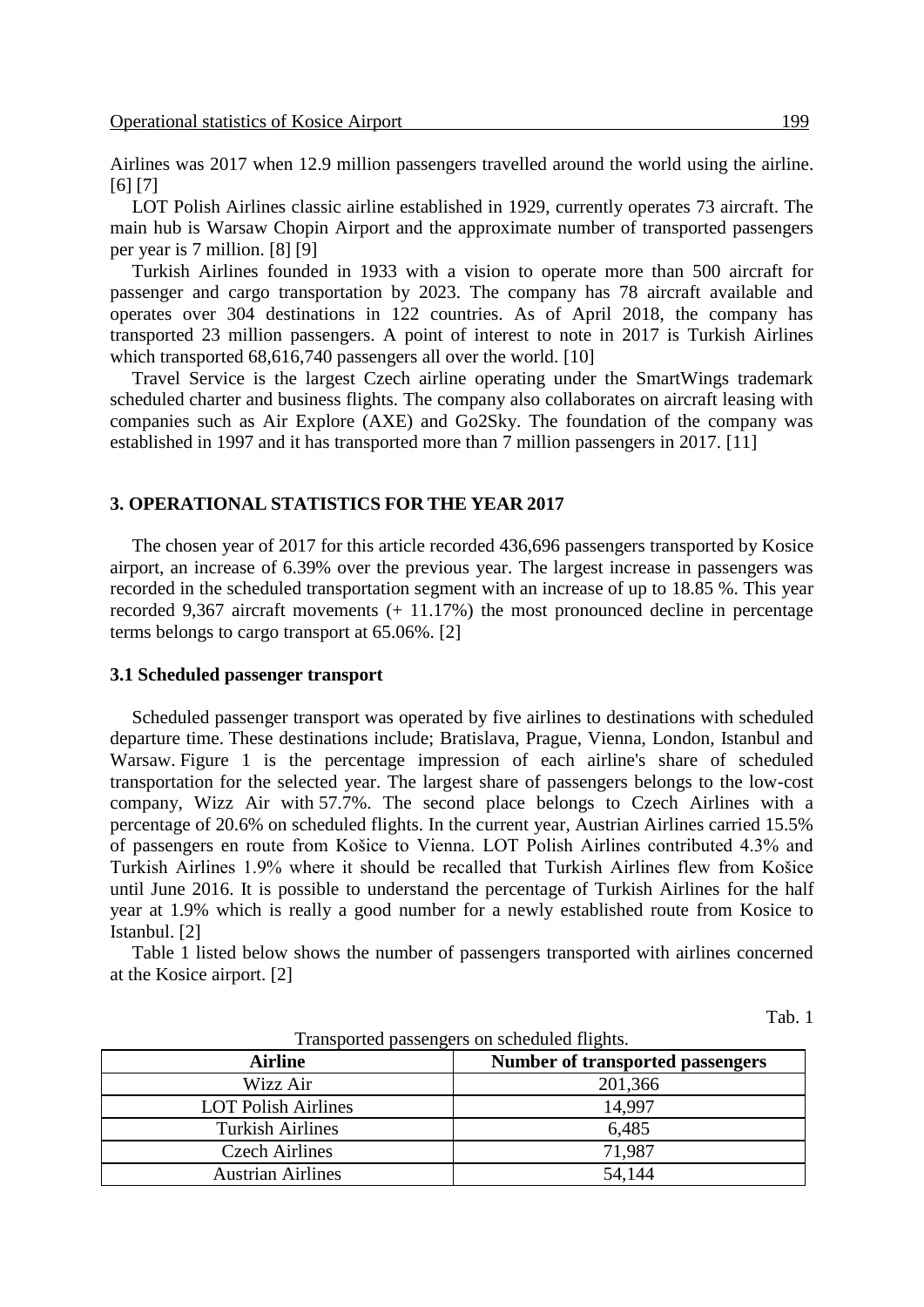

Fig. 1. Scheduled transport for the chosen year 2017

The largest number of passengers was transported by the low-cost airline, Wizz Air (201,366) and the least transported by Turkish Airlines (6,485). For Turkish Airlines this average number is due to the later start of operations at the airport compared to other airlines. [2]

#### **3.2 Non Scheduled passenger transport**

Kosice Airport due to the global predicament and crisis in Turkey had a significant drop in the number of passengers carried on chartered flights. The year on year decline was 25% which represents the worst balance for the summer season during the last ten years. The largest share of passengers that travelled with airline Smart Wings was 43.78%, while Travel Service was 39.14%. Third place belongs to the Bulgarian Air Charter with 7.23% transported passengers. [2]

In table 2 are the percentages of visited destinations for the selected year. As you can see the largest number of passengers was transported to Bulgaria (34.1%) and the least to favourite destinations of previous years, Egypt and Israel (0%). Croatia had the smallest nonzero number (0.9%). Kosice Airport has tried to prolong the charter season in spite of unfavourable conditions but has failed without success. This is due to the fact that the summer season starts from June to mid-September which is a very short time for the summer season and non-scheduled flights. Travel agencies work on the principle of limiting business risks as much as possible. The summer season has been shortened due to product demand forecasts of weak competition in the market and absence of a year- round offer of at least one holiday destination and a number of other factors that have significantly affected the selected summer season. [2]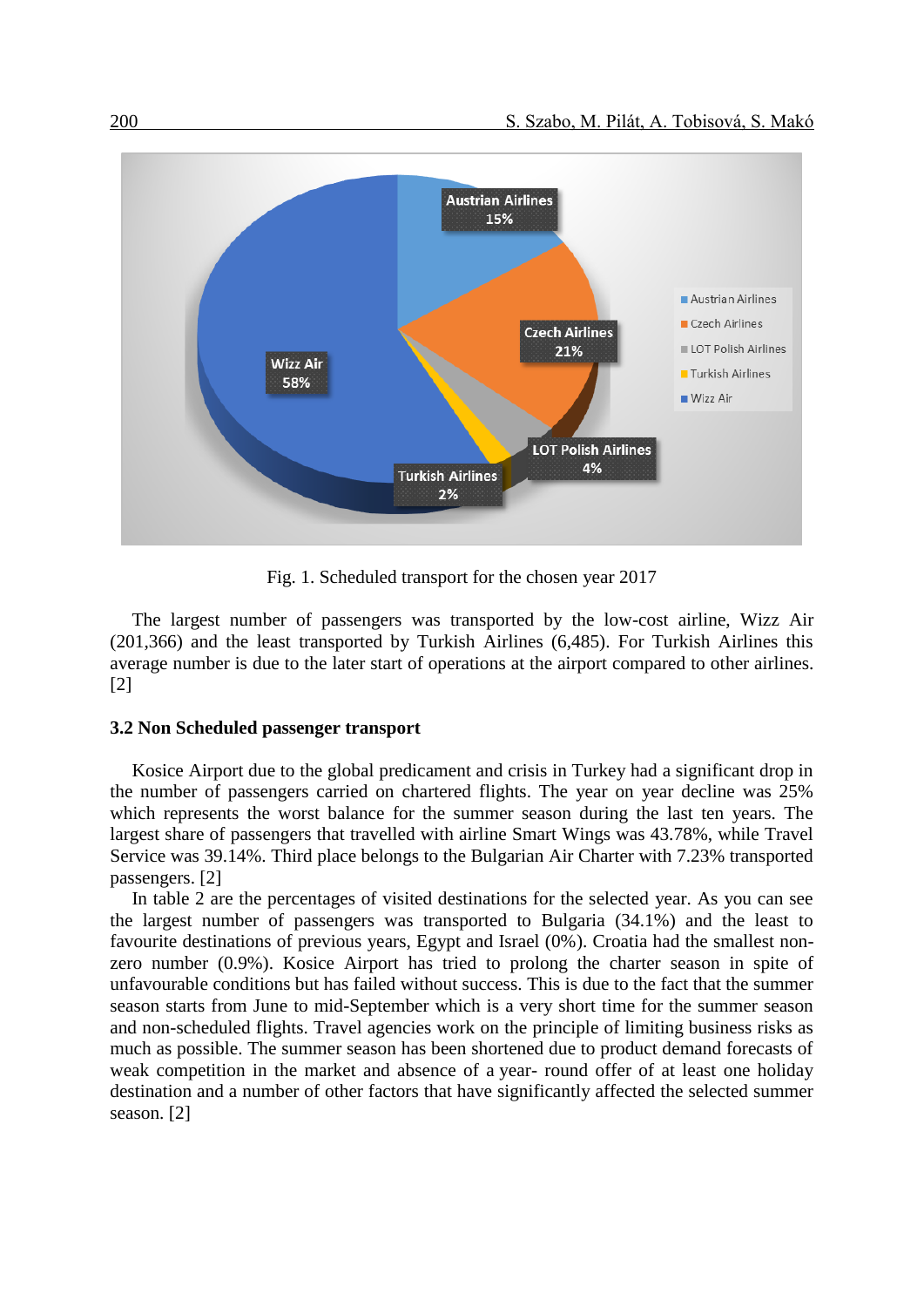Tab. 2

| Non-Scheduled passengers. |            |  |
|---------------------------|------------|--|
| Passenger on non-         |            |  |
| scheduled flight by       | Percentage |  |
| destinations              |            |  |
| <b>Bulgaria</b>           | 34.1%      |  |
| Greece                    | 32.1%      |  |
| <b>Turkey</b>             | 19.9%      |  |
| <b>Italy</b>              | 6.7%       |  |
| <b>Albania</b>            | 2.5%       |  |
| Tunis                     | 2.3%       |  |
| <b>Spain</b>              | 1.5%       |  |
| <b>Croatia</b>            | 0.9%       |  |
| Egypt                     | 0%         |  |
| <b>Izrael</b>             | 0%         |  |
| TOTAL                     | 100%       |  |

## **3.3 Global operational statistics**

In the global scale, low-cost charter scheduled and general aviation flights were involved in the operating performance. The detailed share is shown in figure 2 which is expressed per percentage point for each factor contributing to the overall airport operating performance. [2]

![](_page_4_Figure_6.jpeg)

Fig. 2. Global operational statistic segments

The largest percentage in the global operating performance was the low-cost transport (46.1%), second place to scheduled transport (33.8%), third place (19.7%) for charter passengers and last general aviation terminal with 0.4%. [2]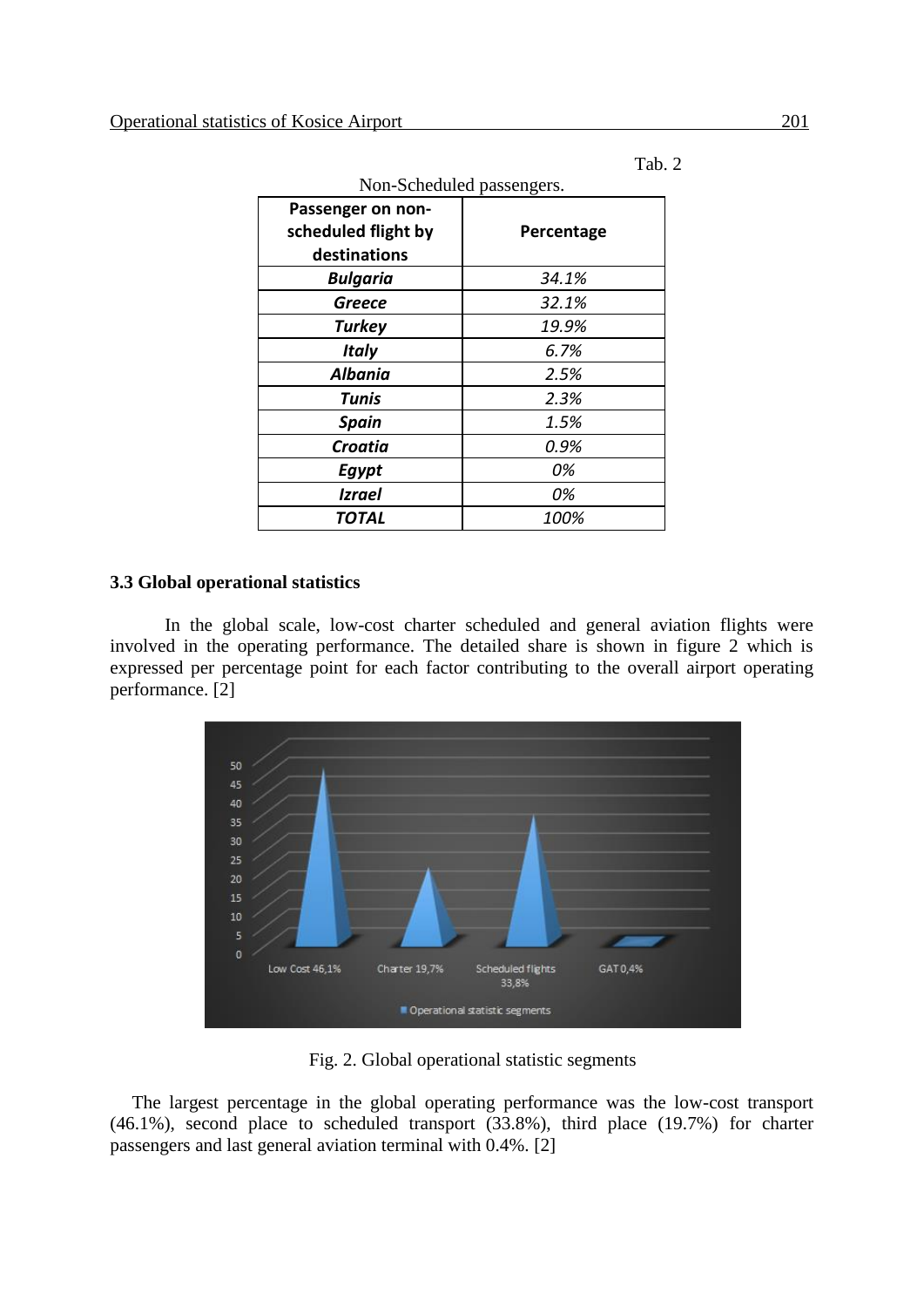## **4. CONCLUSION**

The main aim of this article was to point out the operational statistics of Kosice Airport for the selected year 2017. As can be seen, the largest proportion of passengers transported by Wizz Air low-cost airline is worth up to 58% of total scheduled flights. The second place has Czech Airlines with 21%, Austrian Airlines with 15%, LOT Polish Airlines with 4% and Turkish Airlines with 2%. On the global scale, this meant 46.1% for low-cost, 19.7% for charter flights, 33.8% for scheduled flights and 0.4% for General Aviation Terminal. Burgas in Bulgaria and Greek destinations such as Heraklion or Rhodes was the most visited destinations in the non-scheduled perspective. The chosen year of 2017 had a record number of passengers transported close to almost half a million per year which is a very positive figure for a small international airport.

### **References**

- 1. *Airport Kosice a.s.* Official website. Available at: https://www.airportkosice.sk
- 2. Internal materials.
- 3. *Wizzair statistics.* Official website. Available at: https://corporate.wizzair.com/en-GB/investor\_relations/traffic\_statistics.
- 4. *Wizzair.* Official website. Available at: https://wizzair.com.
- 5. *Czech Airlines.* Official website. Available at: https://www.csa.cz/cz-en/about-us/.
- 6. *Austrian Airlines.* Official website. Available at: https://www.austrian.com.
- 7. *Traffic Results for the Entire Year 2017: Record Year with 12.8 Percent Growth in Passenger Volume.* Press Corner 2018. Available at: https://www.austrianairlines.ag/Press/PressReleases/Press/2018/01/002.aspx?sc\_lang=en &mode=%7B309\_3.
- 8. *LOT Polish Airlines.* Official website. Available at: https://corporate.lot.com/pl/en/.
- 9. *Star Aliance Member Airline.* Official website. Available at: https://www.staralliance.com/en/member-airline-details?airlineCode=LO.
- 10. *Turkish Airlines.* Official website. Available at: https//www.turkishairlines.com.
- 11. *Travel service.* Official website. Available at: https://www.travelservice.aero/ospolecnosti/.
- 12. Chang Y.H. et. al. "Performance evaluation of International Airports in the region of East Asia". *Eastern Asia Soc Transport At Studies*.
- 13. Fuerst Franz et. al. "The commercial performance of global airports". *Transport Policy* 61: 123-131.
- 14. Malavolti Estelle et. al. 2017. "State Aids granted by regional airports: a two-sided market analysis". 14<sup>th</sup> World Conference on Transport Research (WCTR).
- 15. Minato N. et. al. 2017. "Dynamically interdependent business model for airline airport coexistence". *Journal of Air Transport Management* 64, Part B:161-172.
- 16. Kratudnak S. et. al. "Analysis of key factors for airport service quality: A case study of three regional airports in Thailand". *International Conference on Industrial Engineering and Operations Management*. Bandung, Indonesia, March 6-8, 2018.

Received 18.11.2018; accepted in revised form 15.02.2019